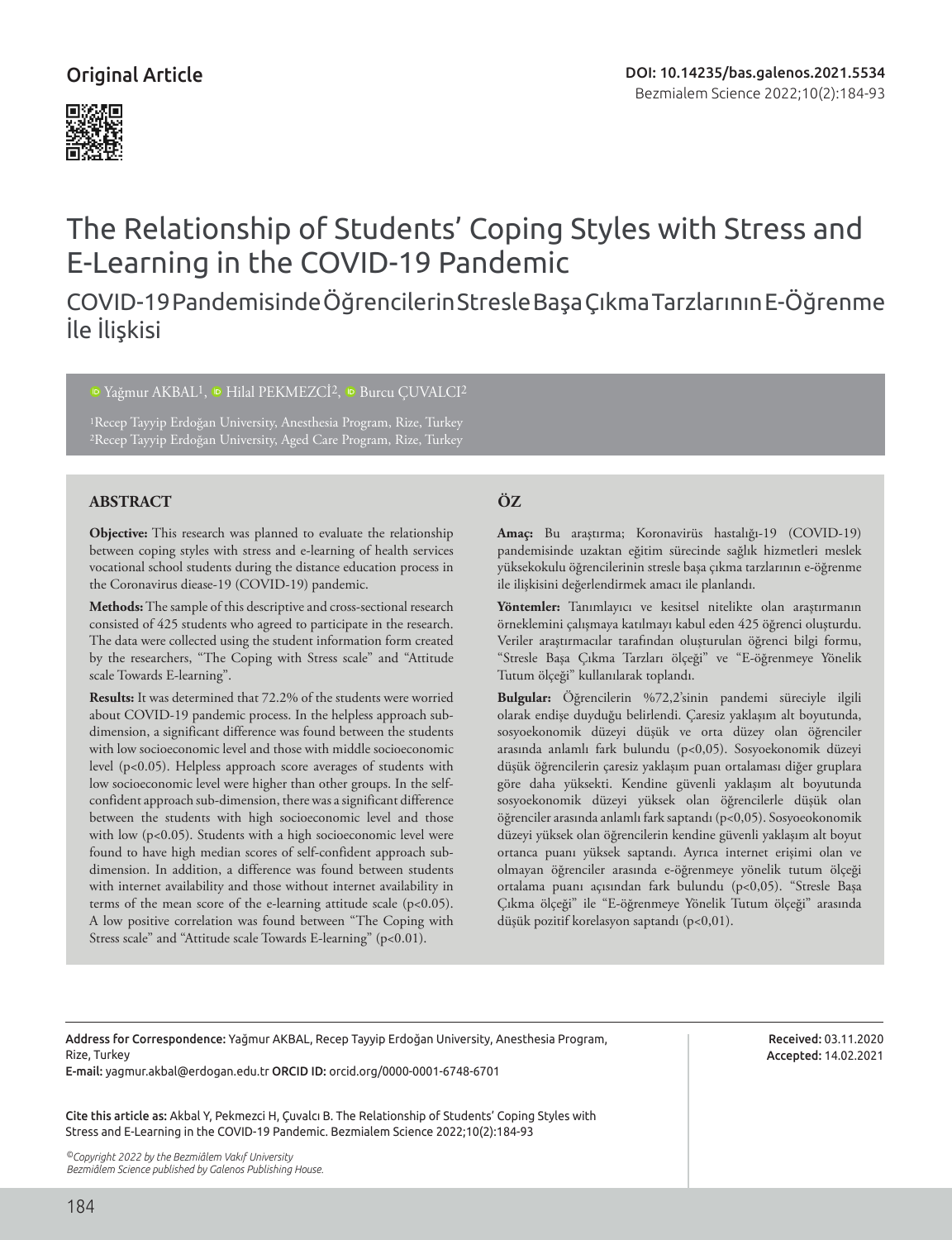**Conclusion:** There is a positive relationship between the ways of coping with stress and the attitude towards e-learning in healthcare students during the pandemic process.

**Keywords:** COVID-19, e-learning, students, health, stress

# **Introduction**

The World Health Organization declared Coronavirus disease-19 (COVID-19) as an emergency high-risk pandemic on January 30 2020 (1). COVID-19 is a dangerous viral disease that involves a wide range of symptoms from mild to severe, causing pneumonia by affecting the respiratory tract and spreading globally (2). General symptoms include fever, cough, shortness of breath, weakness, muscle and body aches, headache, loss of taste, sore throat, runny nose, nausea, and diarrhea (3). The number of people losing their lives due to the COVID-19 pandemic is increasing day by day, and this number reaches millions (4). In line with the COVID-19 pandemic data, which is updated every day, every hour, countries have to constantly renew themselves in stopping and preventing the pandemic. Although there are uncertainties about the spread of the COVID-19 pandemic, it is known that it passes from person to person by respiration. The Center for Disease Control and Prevention has reported that COVID-19 can be transmitted to a healthy person in close contact with respiratory droplets produced by the coughing, sneezing or speech of infected or asymptomatic carriers (3). Management of the disease includes measures such as using a mask, providing hand hygiene, not traveling to high-risk areas, and avoiding people with suspected COVID-19 and crowded environments (5).

Isolation applied in order to reduce the spread and manage the process in the COVID-19 pandemic has affected social, economic and educational life. This process has led to the creation of new models in education. E-learning, which takes part in the teaching process in the distance education model, has quickly gained a place in the modern education approach (6). E-learning can also be defined as online learning, disorganized learning, web learning, and virtual learning (7). In e-learning, students have a role as well as educators. Students should have a high level of readiness in e-learning. This can be achieved by increasing technical and training support (8).

In this process, the rapid transformation of education and training into an e-learning model negatively affects especially students in associate degree programs who have a large number of applied courses such as first and emergency aid, anesthesia, physiotherapy, elderly care, medical laboratory techniques. Students are experiencing a lot of stress with both the rapidly changing education process and the threat of COVID-19 on health (9). In a research conducted with students studying in the field of health, it was observed that students experienced stress in both clinical and educational settings (10). Stress causes many negative conditions in people such as acute and chronic diseases, depression, exhaustion, anxiety and insomnia, increased smoking and alcohol use and aggressive behavior. Stress is an individual

**Sonuç:** Sağlık hizmeti öğrencilerinde pandemi sürecinde stresle başa çıkma yolları ile e-öğrenmeye yönelik tutumlar arasında pozitif bir ilişki vardır.

**Anahtar Sözcükler:** COVID-19, e-öğrenme, öğrenci, sağlık, stres

situation and there is no common solution for coping with stress. Each individual must manage his/her own stress, find a method of coping with stress that is appropriate for his/her personality structure and view of life, and cope effectively with stress (11).

Ways of coping with stress can set the stage for positive developments in university students towards learning by mobilizing them (11). Taking necessary precautions to manage stress on time is extremely important for the efficiency of education (12). Based on this information, we aimed to determine the relationship between e-learning and the ways of coping with stress of health services vocational school students during the COVID-19 pandemic process.

# **Method**

### **Research Type**

This research is planned as descriptive and cross-sectional.

#### **Research Sample**

The population of this research consisted of 714 students receiving education in emergency and first aid, anesthesia, medical laboratory techniques, aged care and physiotherapy program in the 2019-2020 spring semester at a health services vocational school in Turkey. Sample selection was not made in the research, it was tried to reach the population. The research included students who were educated and trained in the health services vocational school of the relevant institution, who used the e-learning method (to continue their education with technology tools such as telephone, computer, etc.) and who agreed to participate in the research. The data of the research were collected between May 28 and June 28 2020. The research was completed with 425 students. The return rate of students was calculated as 59%.

#### **Ethical Approval**

Ethics committee approval was obtained from the Non-Invasive Clinical Research Ethics Committee of the institution where the research was conducted with the decision numbered 40465587- 102.01-105.

#### **Research Variables and Data Collection Tools**

After obtaining Ethics committee approval we reached the head of health services vocational school through corporate communication network. The research objectives were presented for ethical permission, while assuring that the research was voluntary and all data would be treated confidentially throughout the research phase. And finally, head of the health services vocational school agreed to share the e-mail address of their students. The data were collected electronically with the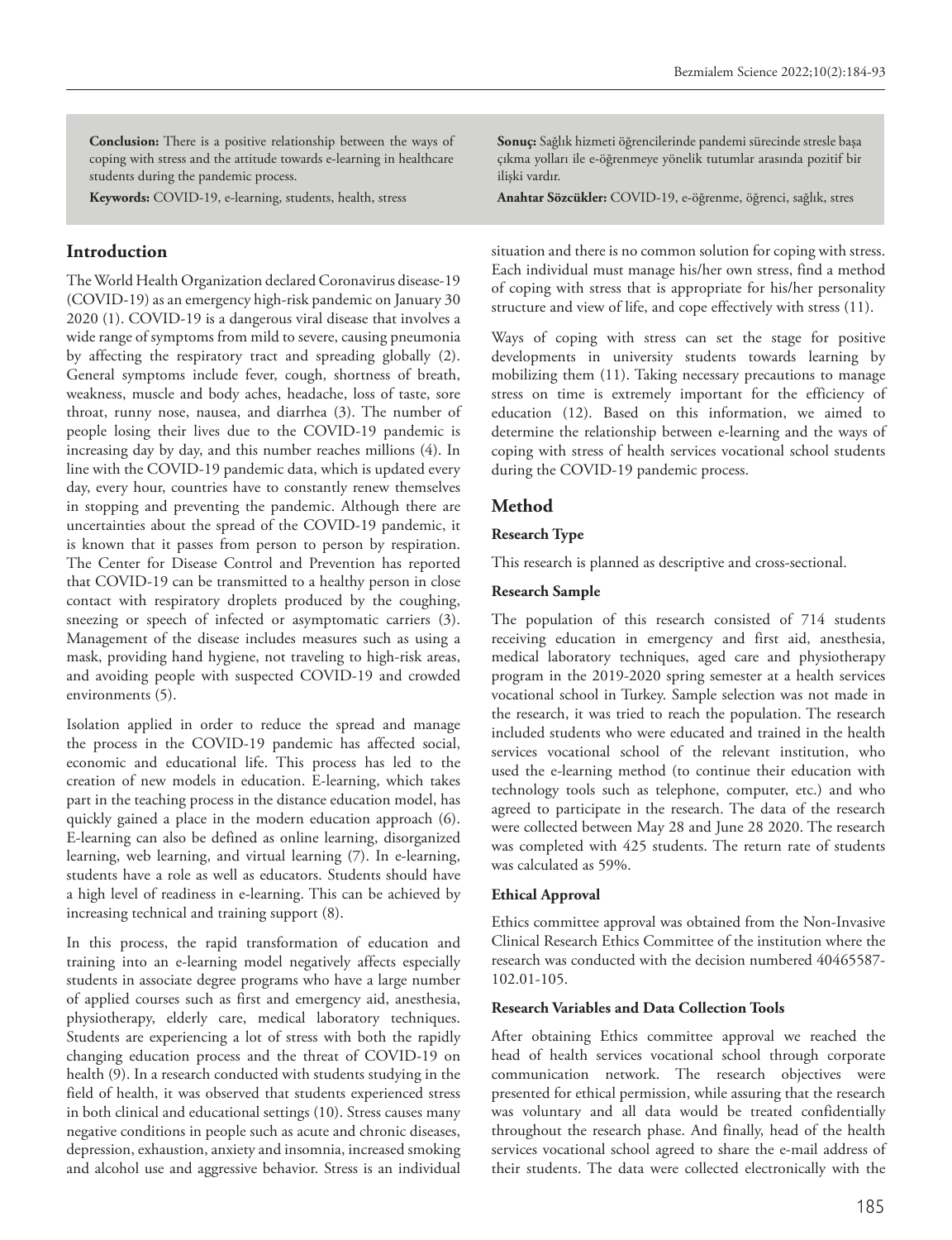form created with Google e-form. In the introduction part of this form, a voluntary consent was received from the students. The form of the students who did not voluntarily accept to participate in the research was terminated after this consent question.

The form consisted of three parts. In the first part, a student information form with 14 questions was used to determine the sociodemographic variables and information about e-learning of students. In the second part, "The Coping with Stress scale", which included 30 questions to determine the ways of coping with stress was used. In the third part, "The Attitude scale Towards E-learning" consisting of 23 questions was used to determine the effect of distance education. In the data; sociodemographic variables constituted the independent variables, and "The Coping with Stress scale" and "Attitude scale Towards E-learning" constituted the dependent variables.

**Student Information Form:** In this section, there were a total of 14 questions including nine questions about sociodemographic variables (age, program, school year, gender, marital status, place of residence, family type, socioeconomic level and working status in a health institution) and five questions about determining e-learning variables (having android phone, having personal computer, the internet availability in the place of residence, technological device used in education and training, technological device used in education and training, worrying about the COVID-19 pandemic) (7,9,13).

**The Coping with Stress Scale:** The scale was developed by Folkman and Lazarus (14) with 66 items, and validity and reliability study in Turkey was made by Siva (1991), and then, by making psychometric evaluations by Şahin and Durak (15), the short form with 30 items and 5 sub-dimensions was constituted. The scale is a self-assessment. The items are scored on a 4-point likert-type scale, anchored by 0=never and 3=always. The scale consists of self-confident approach (8,10,14,16,20,23,26), optimistic approach (2,4,6,12,18), helpless approach (3,7,11,19,22,25,27,28), submissive approach (5,13,15,17,21,24), seeking of social support approach sub-dimensions (1,9,29,30). Cronbach alpha values of subdimensions; range from 0.49-0.68 in the optimistic approach, 0.62-0.80 in the self-confident approach, 0.64-0.73 in the helpless approach, and 0.47-0.72 in the submissive approach (14,15). In this research, cronbach alpha value for self-confident approach sub-dimension was 0.80, for optimistic approach subdimension 0.71, for helpless approach sub-dimension 0.74, for submissive approach sub-dimension 0.61, and for seeking of social support approach sub-dimension 0.47.

**Attitude Scale Towards E-Learning:** The scale developed by Kisanga (16) to determine under what conditions and in what direction the attitudes of university students towards e-learning differ, consists of 23 items and 4 sub-dimensions. Validity and reliability study of the scale was made by Biçer and Korucu (17) in Turkey. The sub-dimensions of the scale are; tendency to use technology (1-6), satisfaction (7-11), motivation (12- 17), usability (18-23) and the total score varies between 23 and 115. The higher score in the scale, the higher attitude towards

e-learning. The Cronbach's alpha value of the scale is 0.78 (16,17). In this research, Cronbach's alpha value was found to be 0.69.

# **Statistical Analysis**

The Statistical Package for the Social Sciences (SPSS) 21.0 program was used to evaluate the data of the research. Comparisons were made between independent variables and sociodemographic and e-learning variables, and between dependent variables and the scale coping with stress and attitude scale towards e-learning. Results were at 95% confidence interval and significance level was p<0.05. The compliance of the data to normal distribution was evaluated by using Kolmogorov-Smirnov/Shapiro-Wilk tests. Since the variances for post-hoc were homogeneous in the one-way ANOVA test, Tukey test was used. Bonferroni corrected Mann-Whitney U test was used for significant differences between groups in the test of Kruskal-Wallis H-test. Pearson's analysis was used for correlation.

# **Results**

Of the students 90.4% were between the ages of 18-21, 24% were in the first and emergency aid program, 53.2% were first grade students, 82.1% were female, 98.6% were single, 39.8% were residing in the rural-urban, 83.3% of them lived with nuclear family, 89.2% had middle socioeconomic level. According to findings, 96.5% of the students currently did not work in a health institution, 97.6% had an android phone, 61.2% did not have a personal computer, 77.6% used a telephone in education and training, 78.1% had internet access in their place of residence and 72.2% were worrying about COVID-19 pandemic (Table 1).

Self-confident approach sub-dimension score distributions varied significantly according to the socioeconomic levels of the students (p<0.05). As a result of Post-hoc binary comparisons made to determine which group caused the difference; it was found that there was a significant difference between groups with low and high socioeconomic levels, and those with high socioeconomic levels had higher self-confident approach sub-dimension score. In the helpless approach sub-dimension, there was a significant difference between low and middle socioeconomic level students (p<0.05). Helpless approach sub-dimension scores of students with low socioeconomic status were higher than students with middle socioeconomic status. In the same sub-dimension, there was a significant difference between the students who were worried about the COVID-19 pandemic and the students who were not worried about the COVID-19 pandemic (p<0.05). The median score of those who were worried about the pandemic was higher than the students who were not worried (Table 2).

A significant difference was found in the sub-dimension of submissive approach according to family type (p<0.05). Submissive approach sub-dimension median score of students living in extended families was higher than students living in nuclear families (Table 2).

A significant difference was found in the optimistic approach subdimension according to the school year (p<0.05). The median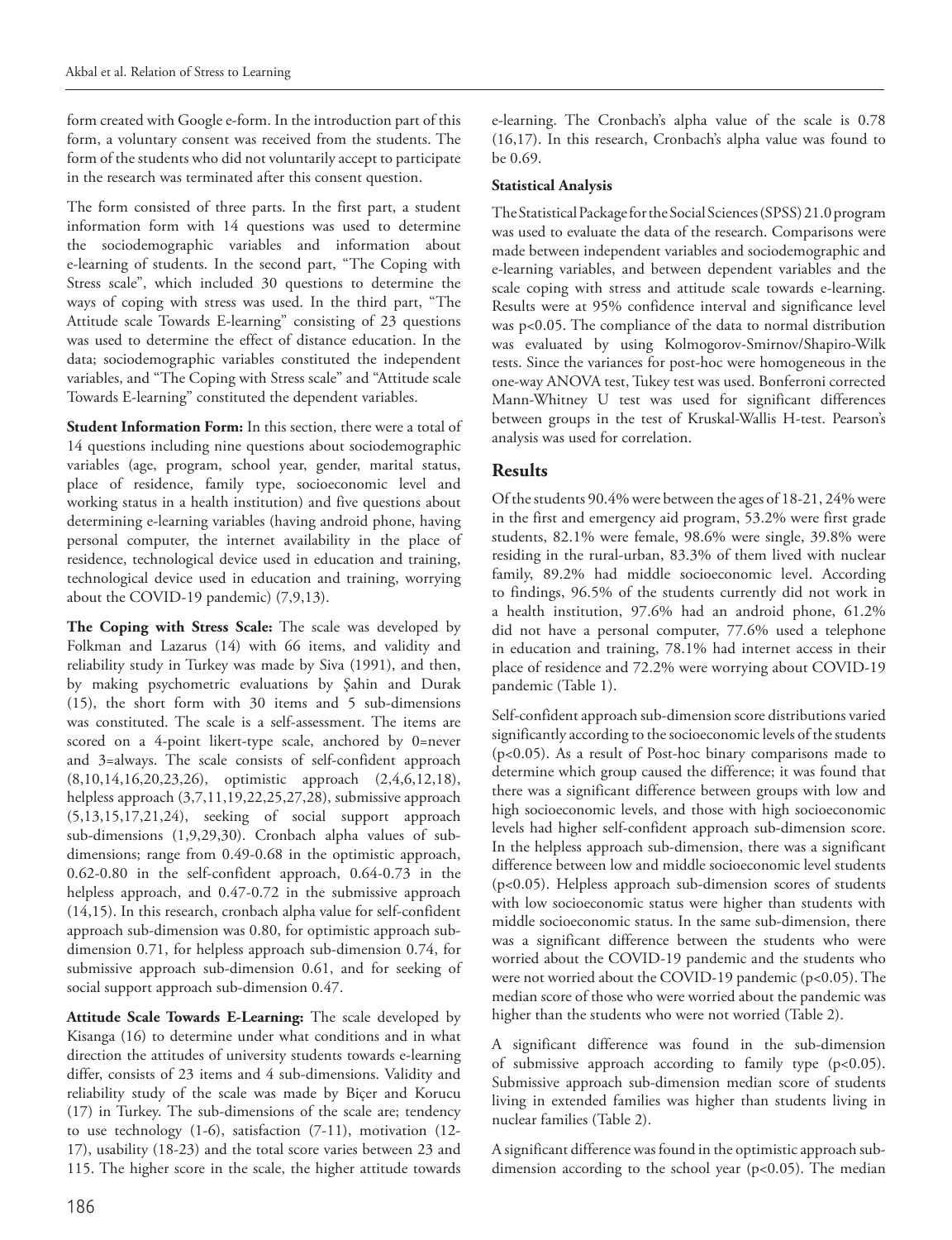| Table 1. Sociodemographic and e-learning variables of<br>students (n=425) |                                  |            |  |
|---------------------------------------------------------------------------|----------------------------------|------------|--|
| Sociodemographic variables                                                |                                  | n (%)      |  |
| Age (year)                                                                | $18 - 21$                        | 384 (90.4) |  |
|                                                                           | 22-25                            | 35(8.2)    |  |
|                                                                           | >26                              | 6(1.4)     |  |
|                                                                           | First and<br>emergency aid       | 102 (24.0) |  |
|                                                                           | Anesthesia                       | 101 (23.8) |  |
| Program                                                                   | Medical laboratory<br>techniques | 87 (20.5)  |  |
|                                                                           | Physiotherapy                    | 84 (19.8)  |  |
|                                                                           | <b>Elderly care</b>              | 51(12.0)   |  |
|                                                                           | 1 <sup>st</sup> year             | 226 (53.2) |  |
| School year                                                               | 2 <sup>nd</sup> year             | 199 (46.8) |  |
| Gender                                                                    | Female                           | 349 (82.1) |  |
|                                                                           | Male                             | 76 (17.9)  |  |
| <b>Marital status</b>                                                     | Single                           | 419 (98.6) |  |
|                                                                           | Married                          | 6(1.4)     |  |
| <b>Place of residence</b>                                                 | Urban                            | 155 (36.5) |  |
|                                                                           | Rural-urban                      | 169 (39.8) |  |
| <b>Family type</b>                                                        | Nuclear family                   | 354 (83.3) |  |
|                                                                           | <b>Extended family</b>           | 71 (16.7)  |  |
|                                                                           | Low                              | 37(8.7)    |  |
| Socioeconomic level                                                       | Middle                           | 379 (89.2) |  |
|                                                                           | High                             | 9(2.1)     |  |
| Working status in a health                                                | Yes                              | 15(3.5)    |  |
| institution                                                               | No                               | 410 (96.5) |  |
| <b>E-learning variables</b>                                               |                                  |            |  |
| Having android phone                                                      | Yes                              | 415 (97.6) |  |
|                                                                           | <b>No</b>                        | 10(2.4)    |  |
| Internet availability in the                                              | Yes                              | 332 (78.1) |  |
| place of residence                                                        | <b>No</b>                        | 93 (21.9)  |  |
| Technological device used in                                              | Phone                            | 330 (77.6) |  |
| education and training                                                    | Personal computer                | 88 (20.7)  |  |
|                                                                           | Tablet etc.                      | 7(1.6)     |  |
| Worrying about the                                                        | Yes                              | 307 (72.2) |  |
| COVID-19 pandemic                                                         | No                               | 118(7.8)   |  |

COVID-19: Coronavirus disease-19

score of the optimistic approach sub-dimension of the secondyear students was higher than the first-year students. There was a significant difference between the socioeconomic level groups of students in the same sub-dimension (p<0.05). A significant difference was found between students with low and middle socioeconomic levels, and low and high socioeconomic levels. Students with middle socioeconomic levels had higher optimistic approach scores than students with low socioeconomic level. Students with a high socioeconomic level had a higher optimistic approach score than those with a low socioeconomic level. Again,

in the optimistic approach sub-dimension, there was a significant difference between the groups that were worried and that were not worried about the COVID-19 pandemic (p<0.05). The optimistic sub-dimension median score of students who were not worried about the pandemic was higher than the students who were worried about the pandemic (Table 2).

There was a statistically significant difference between seeking of social support sub-dimension and students' family type (p<0.05). Mean scores of seeking of social support sub-dimension of students living in nuclear families were higher than students living in extended families. There was a significant difference between the socioeconomic level groups of students and the same sub-dimension (p<0.05). In post-hoc paired comparisons, it was found that there was a significant difference between students with middle socioeconomic status and those with low socioeconomic level, and the median score of the seeking of social support sub-dimension was higher in students with middle socioeconomic level (Table 2).

There was a significant difference between the total score of the attitude scale towards e-learning and the worry about the pandemic of the students (p<0.05). The total median score of the attitude scale towards e-learning of students who were worried about the pandemic was higher than the students who were not worried about the pandemic. There was a significant difference between the groups according to the internet availability in the place of residence in the same sub-dimension (p<0.05). The total mean score of towards e-learning scale of students who did not have internet access in their place of residence was higher than students with internet availability (Table 3).

In the research, it was found that a positive significant correlation between the ways of coping with stress and the attitude scale towards e-learning (r=0.194, p<0.01). As the total score of the scale coping with stress of the students increased, their scores of attitude towards e-learning also increased. When looking at the relationship between the scale coping with stress and the sub-dimensions of attitude scale towards e-learning, a significant positive relationship was found between the scale coping with stress and usability ( $r=0.109$ ,  $p<0.05$ ) and tendency to use technology (r=0138, p<0.01). As the total score of the scale coping with stres increased, the usability and tendency to use technology for e-learning increased (Table 4).

#### **Discussion**

The COVID-19 is a disease that causes anxiety, fear and stress in people due to its rapid transmission through droplets and the lack of effective treatment or vaccine yet. The COVID-19 pandemic process, which affects the health of people in every field, has caused stress in students in academic life (18). Studies conducted during the pandemic period have also determined that students experience problems such as anxiety and worry (19,20). In the current research, a great majority of the students (72.2%), stated that they were worried about the COVID-19 pandemic. In another research conducted with nurse students in Turkey, it was found that students experienced moderate stress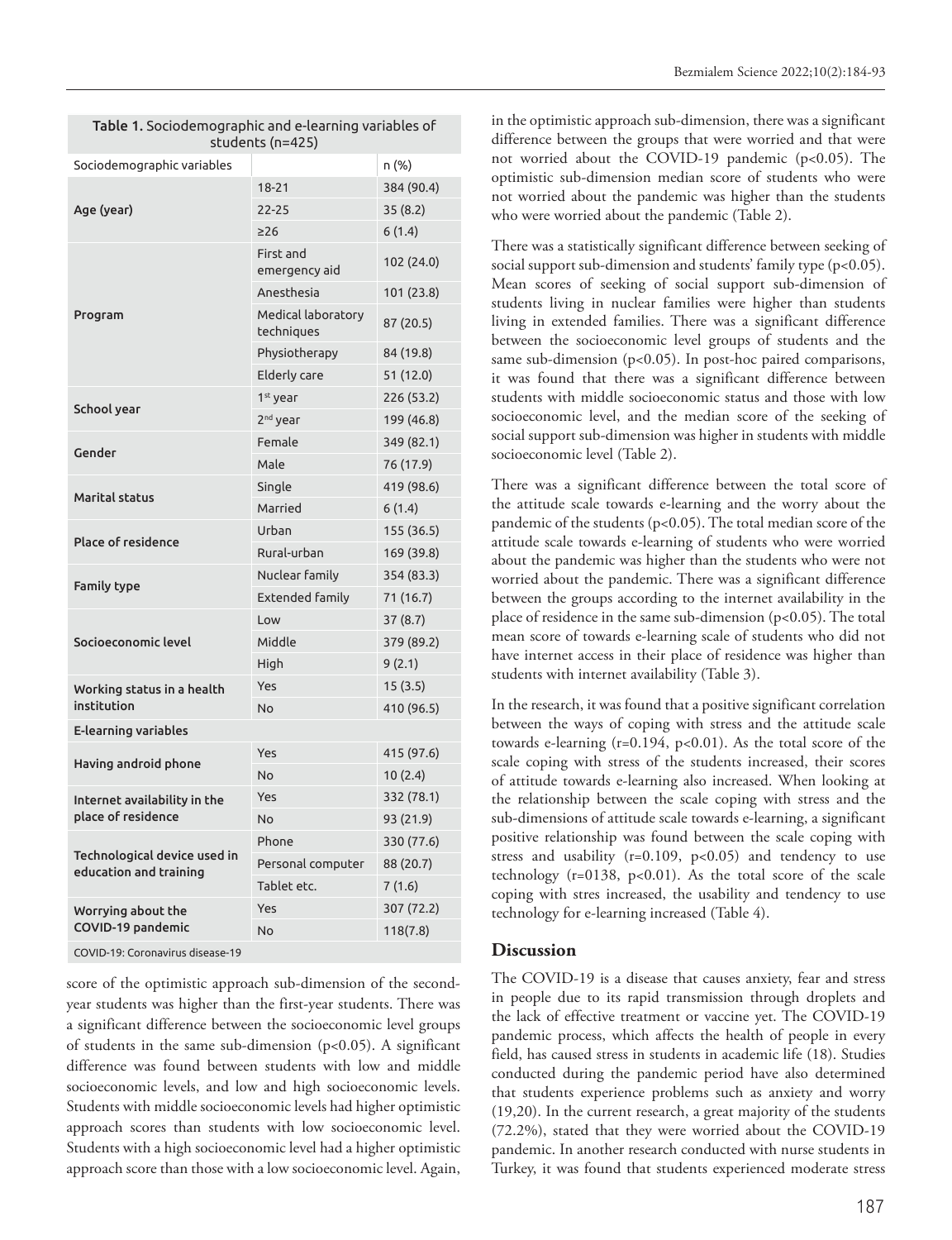| Table 2. Comparison of students' the coping with stress scale sub-dimension scores according to sociodemographic variables |  |  |
|----------------------------------------------------------------------------------------------------------------------------|--|--|
|                                                                                                                            |  |  |

| Sociodemographic variables    | Self-confident<br>approach | Helpless<br>approach | Submissive<br>approach | Optimistic<br>approach | Seeking of social<br>support approach |
|-------------------------------|----------------------------|----------------------|------------------------|------------------------|---------------------------------------|
|                               | Med (min-max)              | Med (min-max)        | Med (min-max)          | Med (min-max)          | Med (min-max)                         |
| Age (year)                    |                            |                      |                        |                        |                                       |
| $18 - 21$                     | $21(8-28)$                 | 19 (8-32)            | $13(6-24)$             | $14.5(5-20)$           | $13(6-18)$                            |
| $22 - 25$                     | 22 (15-28)                 | 18 (9-29)            | $13(6-19)$             | $15(6-20)$             | $13(9-18)$                            |
| $\geq$ 26                     | 21.5 (19-27)               | $17(15-20)$          | 13.5 (12-16)           | $16(13-16)$            | 13.5 (12-14)                          |
|                               | p=0.696*                   | p=0.287**            | p=0.770*               | $p=0.470**$            | p=0.308*                              |
| Program                       |                            |                      |                        |                        |                                       |
| First and emergency aid       | $21.5(8-28)$               | 19 (8-29)            | $13(6-17)$             | $14(6-20)$             | $13(6-18)$                            |
| Medical laboratory techniques | 21 (11-28)                 | 20 (13-30)           | $13(7-22)$             | $14(5-19)$             | $13(8-17)$                            |
| Physiotherapy                 | $21(13-28)$                | $19(8-30)$           | $13(6-20)$             | $15(5-19)$             | $13(6-17)$                            |
| <b>Elderly care</b>           | $21(11-28)$                | 19 (11-32)           | 12 (8-23)              | 15 (10-20)             | 13 (9-18)                             |
| Anesthesia                    | $21(15-28)$                | 19 (9-29)            | $13(8-24)$             | 15 (6-20)              | $13(8-18)$                            |
|                               | p=0.061**                  | $p=0.115*$           | p=0.148**              | p=0.325**              | p=0.110**                             |
| School year                   |                            |                      |                        |                        |                                       |
| 1 <sup>st</sup> year          | $21(8-28)$                 | 19 (8-32)            | $13(6-24)$             | $14(5-20)$             | $13(6-18)$                            |
| 2 <sup>nd</sup> year          | $21(14-28)$                | 19 (9-30)            | $13(6-24)$             | $15(5-20)$             | $13(8-18)$                            |
|                               | p=0.374***                 | p=0.925***           | p=0.217***             | p=0.007***             | p=0.385***                            |
| Gender                        |                            |                      |                        |                        |                                       |
| Female                        | $21(8-28)$                 | 19 (8-30)            | $13(6-24)$             | $15(6-20)$             | $13(6-18)$                            |
| Male                          | $21(11-28)$                | 19 (10-32)           | $13(6-24)$             | $14(5-20)$             | $13(8-18)$                            |
|                               | p=0.638***                 | p=0.116***           | p=0.265***             | p=0.606***             | p=0.080***                            |
| <b>Marital status</b>         |                            |                      |                        |                        |                                       |
| Married                       | 21.5 (17-28)               | $17(9-24)$           | $13.5(6-15)$           | $15.5(11-18)$          | $14(12-17)$                           |
| Single                        | $21(8-28)$                 | $19(8-32)$           | $13(6-24)$             | $15(5-20)$             | $13(6-18)$                            |
|                               | p=0.723****                | p=0.209****          | p=0.902****            | p=0.490****            | p=0.116****                           |
| Place of residence            |                            |                      |                        |                        |                                       |
| Urban                         | $21(8-28)$                 | 19 (8-29)            | $13(6-24)$             | $15(5-20)$             | $13(8-18)$                            |
| Rural-urban                   | 21 (11-28)                 | 19 (8-32)            | $13(7-22)$             | $15(6-20)$             | $13(6-18)$                            |
| Rural                         | $21(13-28)$                | 19 (11-30)           | $13(6-22)$             | $14(5-19)$             | $13(6-18)$                            |
|                               | p=0.407**                  | $p=0.910*$           | p=0.082**              | p=0.302**              | p=0.659**                             |
| <b>Family type</b>            |                            |                      |                        |                        |                                       |
| Nuclear family                | $21(8-28)$                 | 19 (8-32)            | $13(6-24)$             | $15(5-20)$             | $13(6-18)$                            |
| Extended family               | $21(14-27)$                | 20 (9-30)            | $14(8-20)$             | $14(6-18)$             | $13(8-15)$                            |
|                               | p=0.077***                 | p=0.382****          | p=0.044***             | p=0.076***             | p=0.009***                            |
| Socioeconomic level           |                            |                      |                        |                        |                                       |
| Low <sup>a</sup>              | 20 (13-28)                 | 22 (8-29)            | $13(6-19)$             | $13(5-20)$             | $12(6-17)$                            |
| Middleb                       | $21(8-28)$                 | 19 (8-32)            | $13(6-24)$             | $15(6-20)$             | $13(8-18)$                            |
| High <sup>c</sup>             | 24 (20-28)                 | 17 (11-28)           | $12(8-20)$             | 16 (13-20)             | $13(12-15)$                           |
|                               | $p=0.002*$                 | p=0.027*             |                        | $p=0.000*$             | p=0.008*                              |
|                               | $p^{a-b}=0.126$            | $p^{a-b}=0.012$      |                        | $p^{a-b}=0.003$        | $p^{a-b}=0.008$                       |
|                               | $p^{a-c}=0.002$            | $p^{a-c}=0.145$      | p=0.870*               | $p^{a-c}=0.000$        | $p^{a-c}=0.155$                       |
|                               | $p^{b-c} = 0.018$          | $p^{b-c}=0.348$      |                        | $p^{b-c}=0.019$        | $p^{b-c}=1.000$                       |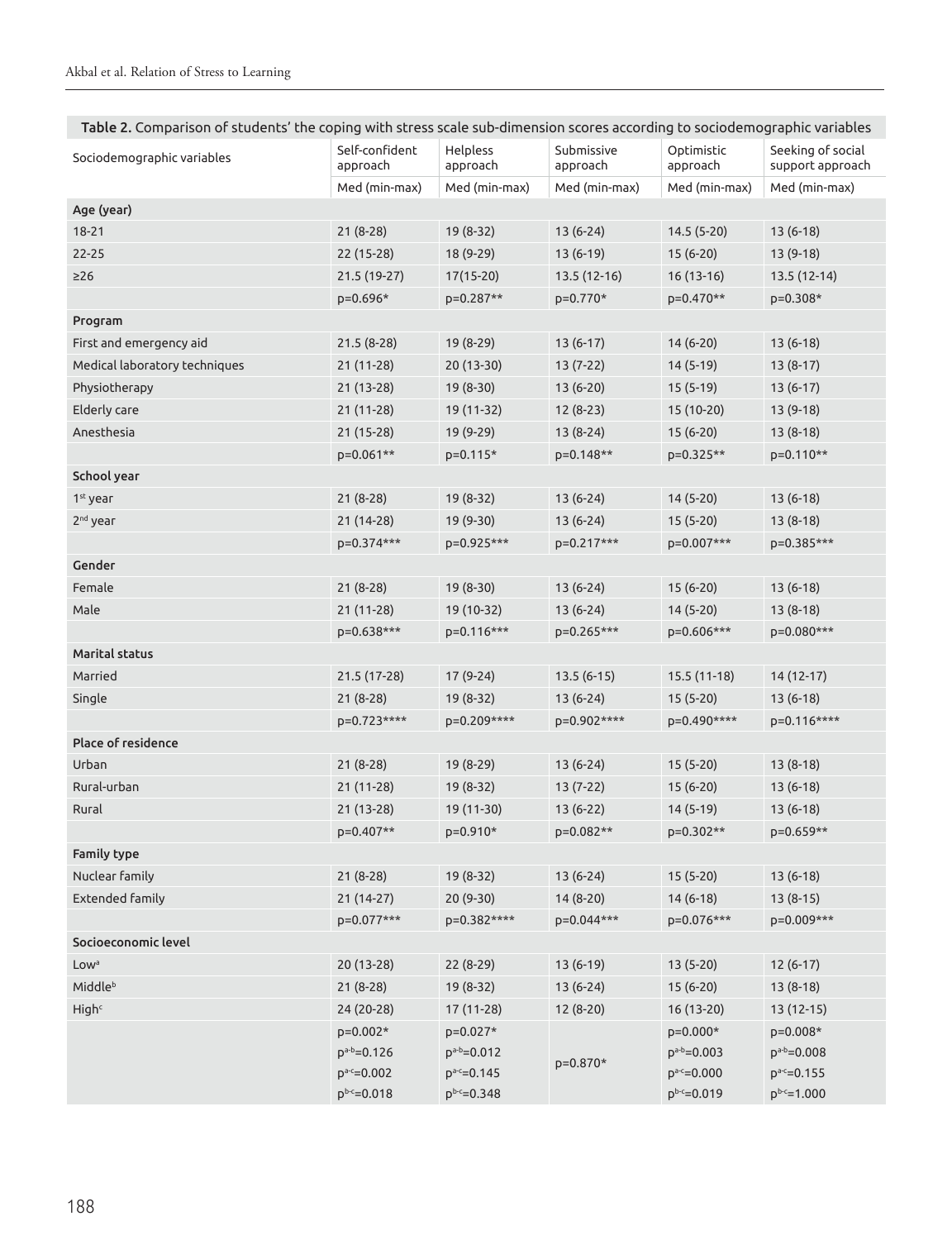| <b>Table 2. Continued</b>              |                            |                      |                        |                        |                                       |
|----------------------------------------|----------------------------|----------------------|------------------------|------------------------|---------------------------------------|
| Sociodemographic variables             | Self-confident<br>approach | Helpless<br>approach | Submissive<br>approach | Optimistic<br>approach | Seeking of social<br>support approach |
|                                        | Med (min-max)              | Med (min-max)        | Med (min-max)          | Med (min-max)          | Med (min-max)                         |
| Working status in a health institution |                            |                      |                        |                        |                                       |
| Yes                                    | $21(16-26)$                | $17(8-24)$           | 14 (10-18)             | $14(7-15)$             | $14(9-17)$                            |
| <b>No</b>                              | $21(8-28)$                 | $19(8-32)$           | $13(6-24)$             | $15(5-20)$             | $13(6-18)$                            |
|                                        | p=0.985****                | p=0.103****          | p=0.348****            | p=0.091***             | p=0.373****                           |
| Worrying about the COVID-19 pandemic   |                            |                      |                        |                        |                                       |
| Yes                                    | $21(8-28)$                 | $20(8-30)$           | $13(7-24)$             | $14(5-20)$             | $13(6-18)$                            |
| <b>No</b>                              | $22(13-28)$                | $18(8-32)$           | $13(6-24)$             | $15(5-20)$             | $13(9-17)$                            |
|                                        | p=0.000***                 | p=0.000***           | p=0.434***             | p=0.000***             | p=0.424****                           |

\*Kruskal-Wallis H test, \*\*One-way ANOVA, \*\*\*Independent t- test, \*\*\*\*Mann-Whitney U test, min: Minimum, max: Maximum, Med: Median, COVID-19: Coronavirus disease-19, a-c: There is no difference between similar groups

during the COVID-19 pandemic process (18). Similarly, it was found that students experienced high levels of stress in the severe acute respiratory syndrome epidemic experienced in the past years (21). In another research conducted with undergraduate students at the Lebanese University, the change in the education and training process in the COVID-19 pandemic caused anxiety, depression and stress in students (22). On the other hand, the stress experienced by students during the pandemic process also affected their academic self-efficacy (23).

When the research findings were examined, it was seen that students with a high socioeconomic level and who were not worried about the pandemic used self-confident approach in coping with stress. This research was conducted between May 28 and June 28 2020 when the number of patients with COVID-19 was very high and in the period in which the whole education system in Turkey was transformed into distance education rapidly. In this process, students studying in the field of health, who had a large number of face-to-face applied undergraduate courses, faced both the risk of disease and the change in the form of education. Therefore, high socioeconomic level facilitates easy access to technological devices and internet in the e-learning education process and the sustainability of education. It was also determined that students who were not worried about the COVID-19 pandemic used self-confident approach as their way of coping with stress. Researches show that people who use negative coping with stress styles focus on the emotions triggered by stress, and those who use positive coping with stress styles create structural support for themselves (24,25). In this context, the fact that students who are not worried about the pandemic adopt self-confident approach style is supported by the literature.

In the research, it was determined that students with a high socioeconomic level used self-confident approach to cope with stress, while students with a low socioeconomic level used the helpless approach. Researches conducted during the pandemic process showed that income during the pandemic process played a key role in accessing educational opportunities for students, and students with low income experienced more stress (26,27). This study determined that income level affected the approaches adopted by students, and showed that students with low income

used the helpless approach while students with high income used self-confident approach. Another finding that supported this result was that students with a high socioeconomic level adopted optimistic approach as a way of coping with stress. The high socioeconomic level indicates the ease of access to computers and internet for students in the distance education process. Its is thought that students experience less stress or better manage stress during the pandemic period thanks to ease of access to computers and internet, which are the most important components of distance education. Students with medium socioeconomic level adopted the style of seeking social support more than students with low socioeconomic level. In the research of the Savcı and Aysan (28), it was emphasized that students with middle socioeconomic level used avoidance in coping with stress. Students with low socioeconomic level used ineffective coping methods to cope with stress. These results of our research are consistent with each other.

While the students living in the extended family adopted the submissive approach as a way of coping with stress during the pandemic period, the students living in the nuclear family adopted the style of seeking social support. In the Turkish family structure, especially in extended families, importance is given to the submission of children to their elders. If children conflict with family values, families take all necessary measures to ensure that their children behave submissively (29). For this reason, it is an expected result that our students living in extended families use a submissive approach to cope with stress. In addition, the concept of family is one of the most important sources of social support in reducing or completely eliminating stress. Therefore, it is thought that students living in nuclear families adopt the approach of seeking social support.

On the other hand, it was determined that  $2<sup>nd</sup>$  grade students and the students not worrying about the pandemic used optimistic approach in their way of coping with stress. In a research conducted with nurse students, older age was associated with better knowledge and clinical experience. For this reason, it was emphasized that nurse students used coping styles with stress more effectively (30). In another research conducted with medical students, it was found that first-year students adopted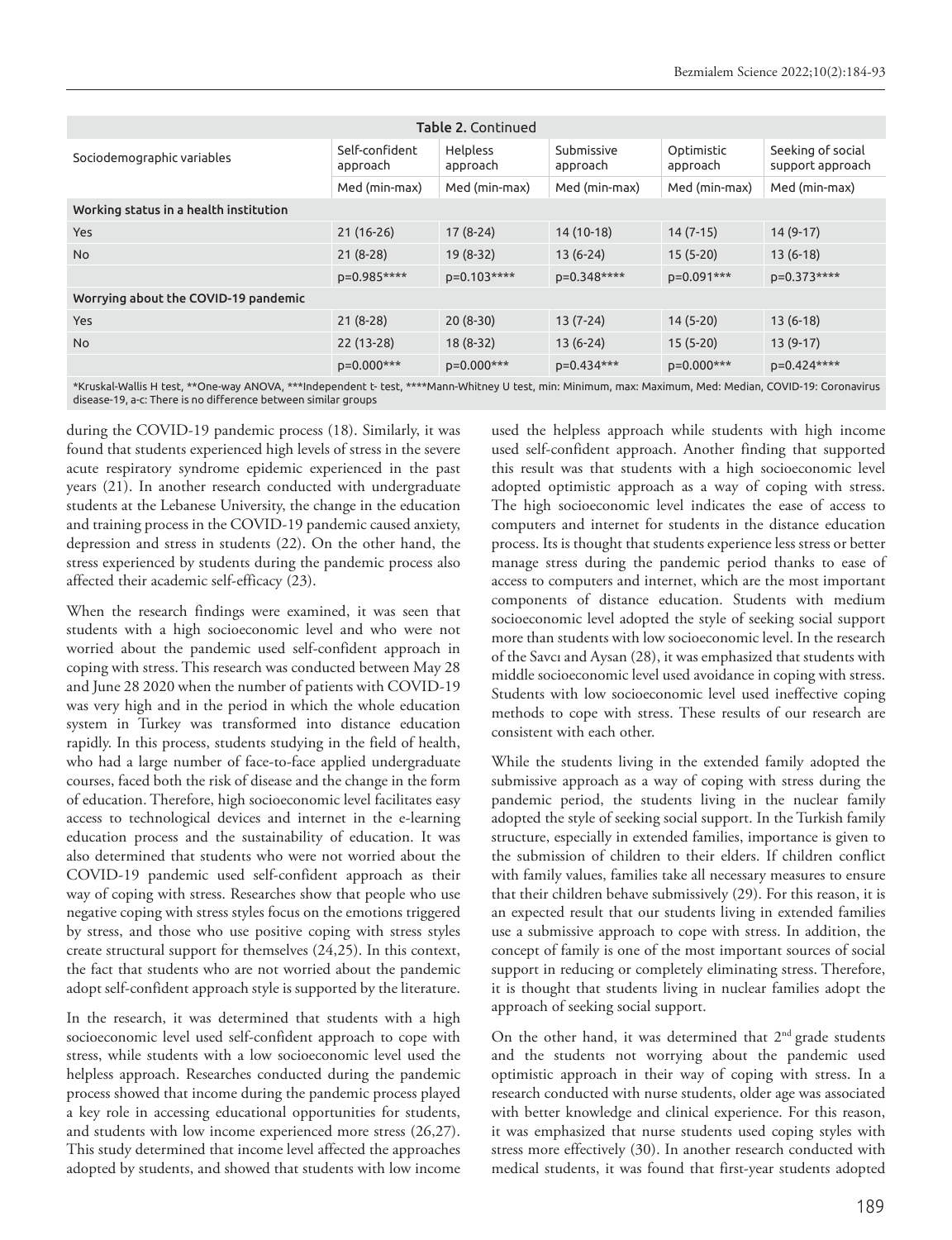the helpless approach to coping with stress more (31). It was thought that our second-year students used optimistic approach to cope with stress because of the fact that they received longer period education during the face-to-face education process

| Table 3. Comparison of students' sociodemographic and<br>e-learning variables with attitude scale towards e-learning |               |           |  |  |
|----------------------------------------------------------------------------------------------------------------------|---------------|-----------|--|--|
| Sociodemographic variables                                                                                           | Med (min-max) | P         |  |  |
| Age (year)                                                                                                           |               |           |  |  |
| $18 - 21$                                                                                                            | 56 (34-92)    | $0.865*$  |  |  |
| 22-25                                                                                                                | 56 (40-75)    |           |  |  |
| $\geq$ 26                                                                                                            | 56 (52-65)    |           |  |  |
| Program                                                                                                              |               |           |  |  |
| First and emergency aid                                                                                              | 55 (40-69)    | $0.142*$  |  |  |
| Medical laboratory techniques                                                                                        | 57 (34-75)    |           |  |  |
| Physiotherapy                                                                                                        | 56 (42-66)    |           |  |  |
| <b>Elderly care</b>                                                                                                  | 57 (43-75)    |           |  |  |
| Anesthesia                                                                                                           | 56 (43-92)    |           |  |  |
| School year                                                                                                          |               |           |  |  |
| 1 <sup>st</sup> year                                                                                                 | 56 (40-75)    | $0.804**$ |  |  |
| 2 <sup>nd</sup> year                                                                                                 | 56 (34-92)    |           |  |  |
| Gender                                                                                                               |               |           |  |  |
| Female                                                                                                               | 56 (34-92)    | $0.509**$ |  |  |
| Male                                                                                                                 | 56 (40-75)    |           |  |  |
| <b>Marital status</b>                                                                                                |               |           |  |  |
| Single                                                                                                               | 56 (49-73)    | $0.753**$ |  |  |
| Married                                                                                                              | 56 (34-97)    |           |  |  |
| <b>Place of residence</b>                                                                                            |               |           |  |  |
| Urban                                                                                                                | 55 (34-75)    | $0.685*$  |  |  |
| Rural-urban                                                                                                          | 56 (40-92)    |           |  |  |
| Rural                                                                                                                | 56 (41-75)    |           |  |  |
| <b>Family type</b>                                                                                                   |               |           |  |  |
| Nuclear family                                                                                                       | 56(34-92)     | $0.456**$ |  |  |
| <b>Extended family</b>                                                                                               | 56(42-75)     |           |  |  |
| Socioeconomic level                                                                                                  |               |           |  |  |
| Low                                                                                                                  | 57(34-67)     | $0.787*$  |  |  |
| Middle                                                                                                               | 56(40-92)     |           |  |  |
| High                                                                                                                 | $55(52-74)$   |           |  |  |
| Working status in a health institution                                                                               |               |           |  |  |
| Yes                                                                                                                  | 54(40-73)     | $0.375**$ |  |  |
| <b>No</b>                                                                                                            | 56(34-92)     |           |  |  |
| Worrying about the COVID-19 pandemic                                                                                 |               |           |  |  |
| Yes                                                                                                                  | 56 (34-92)    | $0.050**$ |  |  |
| No                                                                                                                   | 55 (40-74)    |           |  |  |
| Internet availability in the place of residence                                                                      |               |           |  |  |
| Yes                                                                                                                  | 55 (40-92)    | $0.011**$ |  |  |
| No                                                                                                                   | 57 (34-75)    |           |  |  |
| *Kruskal-Wallis H test, **Mann-Whitney U test, min: Minimum, max: Maximum,                                           |               |           |  |  |

Med: Median, COVID-19: Coronavirus disease-19

compared to the first-year students, they could reach lecturers more easily when necessary and they were more accustomed to the education system.

The average score of the students who were worried about the pandemic on the attitude scale towards e-learning was high. The pandemic caused the transition from formal education to distance education all over the world (32), interestingly, it was observed that students quickly adapted to this change during the pandemic period (33). Similar toour results, there are other studies in which students' attitudes towards e-learning in distance education are positive (34,35). There are also researches revealing that, contrary to our research results, students have a negative view on the distance education process. In a research conducted by Coşkun et al. (36) with students studying in the field of health in Turkey before the pandemic, it was emphasized that 86.2% of the students did not want to use the e-learning system. In another research conducted with medical and nursing students in Uganda, it was found that students' awareness of e-learning was high, but their attitudes were negative (37). However, this pandemic process has increased professional awareness, especially among students studying in the field of health. It was observed that desire of students for vocational education increased and students adapted to this period quickly for providing healthcare and helping people as soon as possible.

In current research students who did not have internet access at their place of residence had higher desire for e-learning. In the research conducted by Duraku and Hoxha (38), which supported our research results, it was observed that the stress experienced by the students during the pandemic process positively affected their learning. In addition, it was determined that students' attention distracted from the pandemic process with participation in e-learning. It is thought that this situation may be due to the motivation of the students by the educators, the fact that the pandemic process is closely related to the healthcare professionals and therefore the professional awareness of the students has increased.

As the total score of the scale coping with stress of students during the pandemic period, the mean score of the attitude scale towards e-learning also increased. In the studies conducted during the COVID-19 pandemic process, it was determined that students were afraid of losing their social lives and part-time jobs as well as their academic career dreams and they felt financial and

Table 4. Relationship between the scale coping with stress and attitude scale towards e-learning

|                                                                                           | The coping with stress scale |       |  |  |
|-------------------------------------------------------------------------------------------|------------------------------|-------|--|--|
|                                                                                           | г                            | р     |  |  |
| Attitude scale towards e-learning                                                         | $0.194*$                     | 0.000 |  |  |
| Satisfaction                                                                              | 0.008                        | 0.867 |  |  |
| Motivation                                                                                | 0.068                        | 0.160 |  |  |
| <b>Usability</b>                                                                          | $0.109**$                    | 0.002 |  |  |
| Tendency to use technology                                                                | $0.138*$                     | 0.004 |  |  |
| $*Conrelation$ is significant at 0.01 loyal $*ofa$ scalation is significant at 0.05 loyal |                              |       |  |  |

\*Correlation is significant at 0.01 level, \*\*Correlation is significant at 0.05 level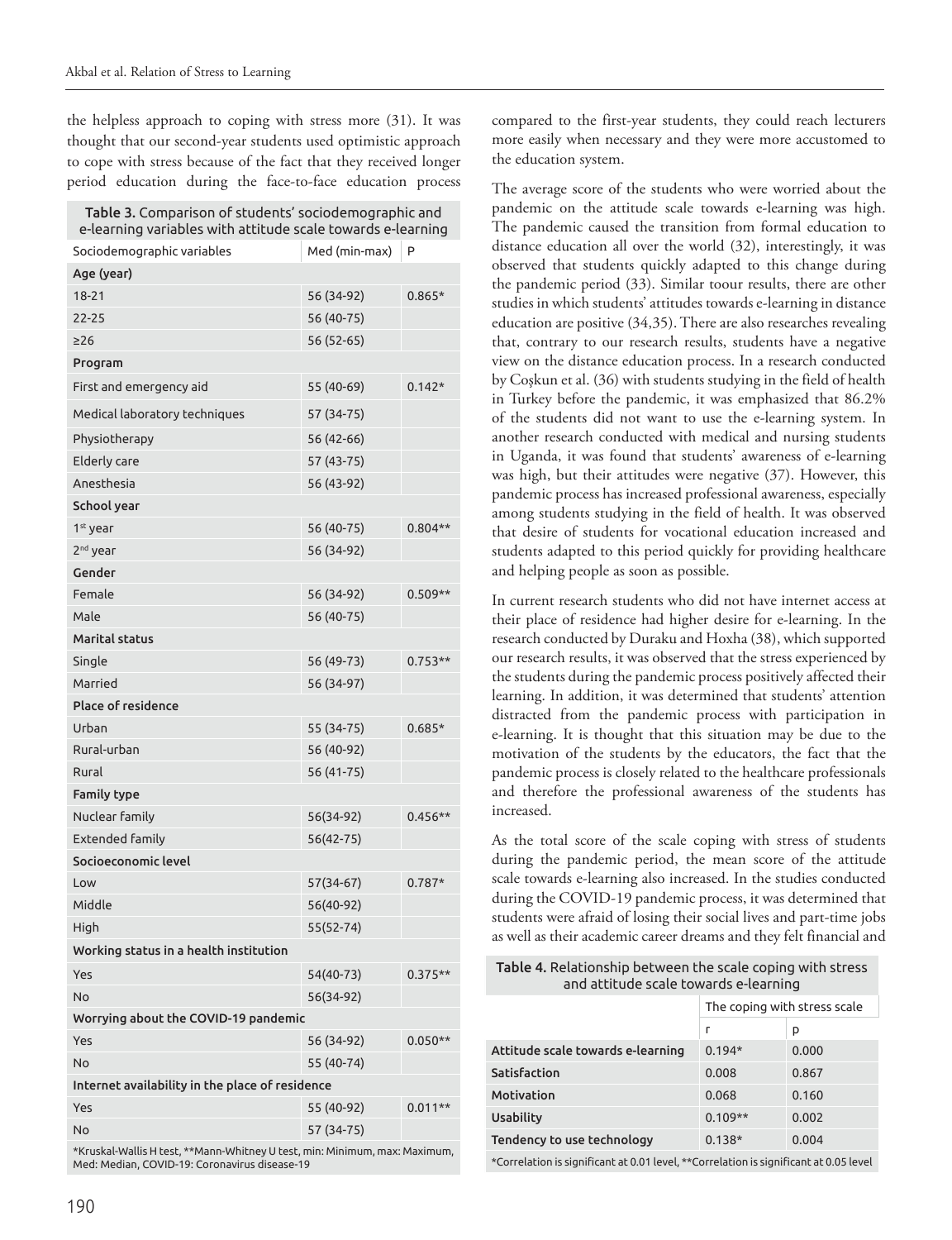economic anxiety and were worried about the risk of infection (39,40). Also another research showed that the experienced academic stress directed students to creative activities and e-learning types, thus they could manage the pandemic process more effectively by getting away from depressive thoughts (41). Due to the threat of human health, during the pandemic process, professional sensitivity and dynamics have increased even more, especially among students who receive health services education. Ways of coping with stress regulate negative emotions, offer alternative solutions to individuals and add positive functions. In the current research, it was determined that the e-learning requests of the students increased, and this situation was thought to be due to the increase of awareness in students because the pandemic process greatly affected the health field.

A positive significant relationship was found between usability and tendency to use technology, which were sub-dimensions of the scale of attitude towards e-learning, and the scale coping with stress. It is evident that in recent years, young people use web-based applications in all areas of life (42). In addition, it has been reported that stress, which is effective in students during the pandemic period, has positive reflections on learning (38). Further, e-learning in health education is among the current issues in recent years (13,43,44). In a research, it was determined that 50.5% of the students were willing to continue the lessons with distance education during the pandemic process (45). In another research conducted with students studying in the field of health, it was found that students wanted to continue formal education in the post-pandemic period. In the same research, it was stated that applied undergraduate courses were inefficient with e-learning (46). Although different studies conducted with students before and during the pandemic process showed that there was variability in attitudes towards e-learning, this research showed that the coping with stress scale during the pandemic process increased the use of technology in students and e-learning was a useful method in this process (40,45,46).

#### **Study Limitations**

The most important limitation of the research was the fact that the research was conducted with only the students studying at the health services vocational school. For this reason, the results of the research could not be generalized to students studying in different departments. Another limitation of the research was that the research was conducted electronically due to the pandemic and that students with limitations on mobile phones, computers and internet could not be reached.

# **Conclusion**

Since the day it was defined, the COVID-19 pandemic became a major public health problem for the whole world. Millions of people are still trying to keep themselves safe by applying full or partial quarantine. For this reason, thousands of educational institutions have replaced from formal education to distance education, which is an alternative solution, in order to continue education during the pandemic period. In the current research, it was found that students experienced worry during the pandemic process and their way of coping with stress positively affected

their attitudes towards e-learning. One of the aims of coping with stress is to increase the success of students in education. This research is the basis for showing the positive effects of effective stress coping ways on education.

**Note:** On March 16, 2020 in the Republic of Turkey education was suspended temporarily due to the COVID-19 pandemic and it began again with distance education on March 23, 2020. Data were collected till the first wave of the lockdown, that was, 28 June 2020.

### **Ethics**

Ethics Committee Approval: Ethics committee approval was obtained from the Non-Invasive Clinical Research Ethics Committee of the institution where the research was conducted with the decision numbered 40465587-102.01-105.

**Informed Consent:** In the introduction part of this form, a voluntary consent was received from the students.

Peer-review: Externally peer reviewed.

### **Authorship Contributions**

Concept: Y.A., H.P., B.Ç., Design: Y.A., H.P., B.Ç., Data Collection or Processing: Y.A., H.P., B.Ç., Analysis or Interpretation: Y.A., H.P., B.Ç., Literature Search: Y.A., H.P., B.Ç., Writing: Y.A., H.P., B.Ç.

**Conflict of Interest:** No conflict of interest was declared by the authors.

**Financial Disclosure:** The authors declared that this study received no financial support.

# **References**

- 1. World Health Organization. Coronavirus Disease (COVID-19) weekly epidemiological update and weekly operational update. (March 2020). Available from: URL: https://www.who.int/docs/ default-source/coronaviruse/situation-reports/20200425-sitrep-96 covid-19.pdf?sfvrsn=a33836bb\_2
- 2. Bogoch II, Watts A, Thomas-Bachli A, Huber C, Kraemer MUG, Khan K. Pneumonia of unknown aetiology in Wuhan, China: potential for international spread via commercial air travel. J Trav Med 2020;27:taaa008.
- 3. Centers for Disease Control and Prevention. (July 2020). Available from: URL: https://www.cdc.gov/coronavirus/2019-ncovsymptomstesting/symptoms.html.
- 4. World Health Organization. (January 11). Available from: URL: https://covid19.who.int/
- 5. Fathizadeh H, Maroufi P, Momen-Heravi M, Dao S, Köse Ş, Ganbarov K, et al. Protection and disinfection policies against SARS-CoV-2 (COVID-19). Infez Med 2020;28:185-91.
- 6. Yurdugül H, Demir Ö. An investigation of Pre-service Teachers' Readiness for E-learning at Undergraduate Level Teacher Training Programs: The Case of Hacettepe University. Hacettepe Üniversitesi Eğitim Fakültesi Dergisi 2017;32:896-915.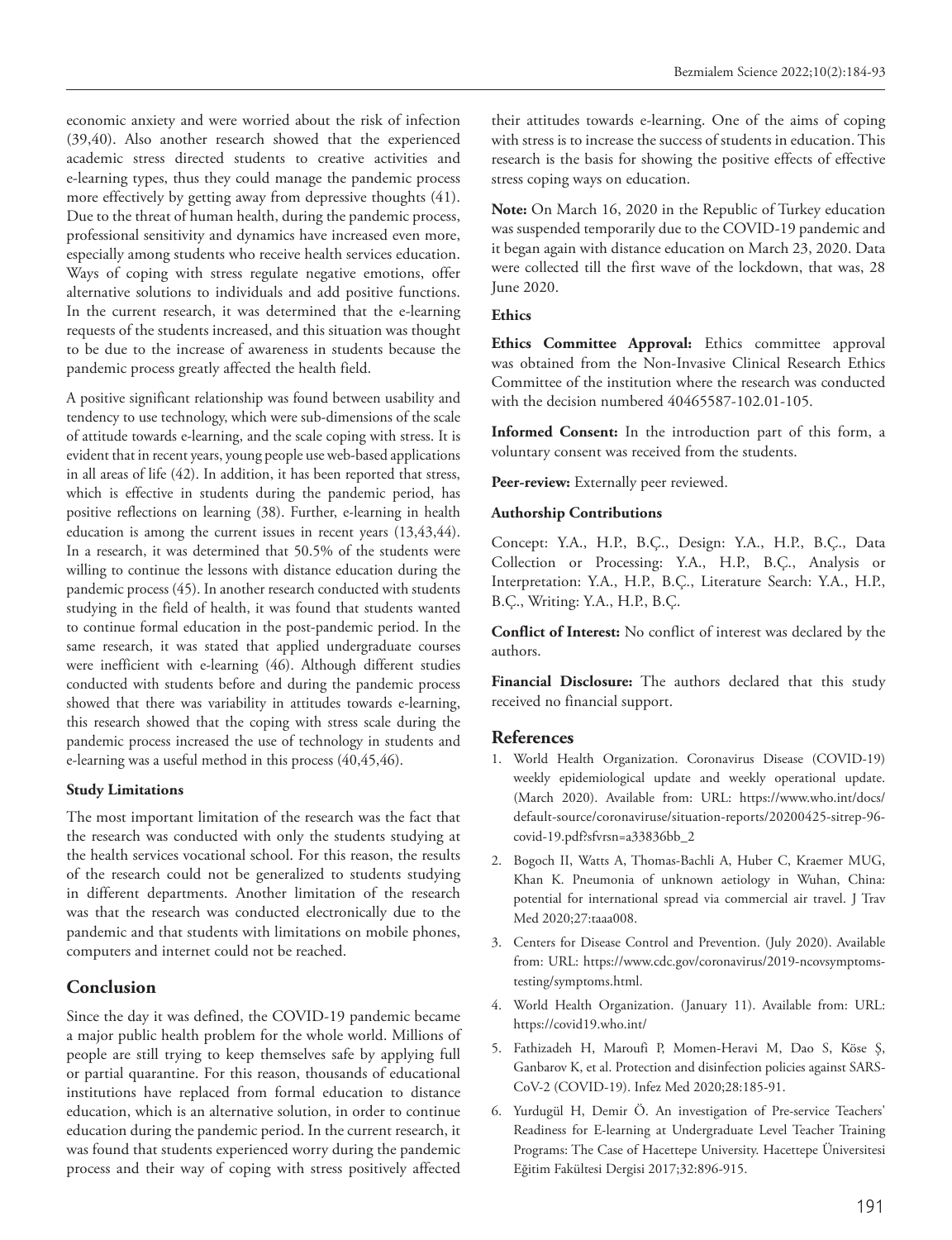- 7. Kalelioğlu F, Atan A, Çetin Ç. Experiences of Instructors and Learners in a Virtual Classroom Environment. Mersin Üniversitesi Eğitim Fakültesi Dergisi 2016;12:555-68.
- 8. Yılmaz R, Sezer B, Yurdugül H. Investigation of University Students E-Learning Readiness: Example of Bartın University. Ege Eğitim Dergisi 2019;20:180-95.
- 9. Vala NH, Vachhani MV, Sorani AM. Study of anxiety, stress, and depression level among medical students during Covıd-19 pandemic phase in Jamnagar city. Natl J Physiology Pharm Pharmacol 2020;10:1040-2.
- 10. Yılmaz M, Yaman Z, Erdoğan S. Öğrenci hemşirelerde stres yaratan durumlar ve baş etme yöntemleri. Mersin Univ Saglık Bilim Derg 2017;10:88-99.
- 11. Doğan B, Eser M. Üniversite öğrencilerinin stresle başa çıkma yöntemleri: Nazilli MYO örneği. Ejovoc (Electronic Journal of Vocational Colleges) 2013;3:29-39.
- 12. Demirci N, Engin AO, Bakay İ, Yakut Ö. The Influence Of The Situations Being The Reason Of Stress On Students. Eğitim ve Öğretim Araştırmaları Dergisi 2013;2:288-96.
- 13. Coşkun Ö, Özeke V, Budakoğlu Iİ, Kula S. e-Learning Readiness of Medical Educators: A Sample from Gazi University. Ankara Medical Journal 2018;18:175-85.
- 14. Folkman S, Lazarus RS. An analysis of coping in a middle-aged community sample. J Health Soc Behav 1980;21:219-39.
- 15. Şahin NH, Durak A. Stresle başa çıkma tarzları ölçeği: Üniversite öğrencileri için uyarlanması. Türk Psikoloji Dergisi 1995;10:56-73.
- 16. Kisanga DH. Determinants of Teachers' Attitudes Towards E-Learning in Tanzanian Higher Learning Institutions. International Review of Research in Open and Distributed Learning. 2016;17:109-25.
- 17. Biçer H, Korucu AT. The Adaptation Of The Attitude Scale Towards E-Learning Into Turkish. Eğitim Teknolojisi Kuram Ve Uygulama. 2020;10:237-56.
- 18. Aslan H, Pekince H. Nursing Students' views on the Covid‐19 pandemic and their percieved stress levels. Perspectives Psychiatr Care 2021;57:695-701.
- 19. Hasanah U, Ludiana L, Immawati I, Livana PH. Psychological description of students in the learning process during pandemic Covid-19. Jurnal Keperawatan Jiwa 2020;8:299-306.
- 20. Rajab MH, Gazal AM, Alkattan K. Challenges to online medical education during the COVİD-19 pandemic. Cureus 2020;12:e8966.
- 21. Main A, Zhou Q, Ma Y, Luecken LJ, Liu X. Relations of SARSrelated stressors and coping to Chinese college students' psychological adjustment during the 2003 Beijing SARS epidemic. J Couns Psychol 2011;58:410-23.
- 22. Fawaz M, Samaha A. E‐learning: Depression, anxiety, and stress symptomatology among Lebanese university students during COVID‐19 quarantine. Nurs Forum 2021;56:52-7.
- 23. Alemany-Arrebola I, Rojas-Ruiz G, Granda-Vera J, Mingorance-Estrada ÁC. Influence of COVID-19 on the perception of academic self-efficacy, state anxiety, and trait anxiety in college students. Front Psychol 2020;11:570017.
- 24. Mark G, Smith AP. Effects of occupational stress, job characteristics, coping, and attributional style on the mental health and job satisfaction

of university employees. Anxiety Stress Coping 2012;25:63-78.

- 25. Samełko A, Szczypińska M, Guszkowska M. Styles of coping with stress presented by female and male students of physical education during the pandemic. Int. J. Phys. Educ. Fit. Sports 2020;9:85-90.
- 26. Irawan AW, Dwisona D, Lestari M. Psychological impacts of students on online learning during the pandemic COVID-19. Jurnal Bimbingan dan Konseling (E-Journal) 2020;7:53-60.
- 27. Sun S, Goldberg SB, Lin D, Qiao S, Operario D. Psychiatric symptoms, risk, and protective factors among university students in quarantine during the COVID-19 pandemic in China. Global Health 2021;17:15.
- 28. Savcı M, Aysan F. The Relationship Between The Perceived Stress Level And The Stress Coping Strategies In University Students. Uluslararası Türk Eğitim Bilimleri Dergisi 2014;3:44-56.
- 29. Ecirli A. Parenting and social roles in Turkish traditional families: Issues and choices in parenting for Turkish expatriate families living in Bucharest. Journal of Community Positive Practices 2012;12:36-50.
- 30. Yılmaz M, Yaman Z, Erdoğan S. Stressful situation in nursing students and the methods of coping with stress. Mersin Univ Saglık Bilim Derg 2017;10:88-99.
- 31. Ergin A, Uzun SU, Bozkurt Aİ. The Methods of Coping with the Stress Among Medical Faculty Students and the Relationship between Sociodemographic Characteristics and these Methods. Fırat Tıp Dergisi 2014;19:31-7.
- 32. Toquero CM. Challenges and opportunities for higher education amid the COVID-19 pandemic: The Philippine Context. Pedagogical Research 2020;5:2-5.
- 33. Türkmen B, Aşcı Y, Zor EU. Covid-19 sosyal izolasyon döneminde meslek yüksekokulu öğrencilerinin e-öğrenmeye hazır bulunuşluk düzeylerinin incelenmesi: Çaycuma Meslek Yüksekokulu Örneği. The Journal of International Social Research 2020;13:691-700.
- 34. Malkawi E, Bawaneh AK, Bawa'aneh MS. Campus off, education on: UAEU students' satisfaction and attitudes towards e-learning and virtual classes during COVID-19 pandemic. Contemporary Educational Technology 2021;13:2-14.
- 35. Puljak L, Čivljak M, Haramina A, Mališa S, Čavić D, Klinec D, et al. Attitudes and concerns of undergraduate university health sciences students in Croatia regarding complete switch to e-learning during COVID-19 pandemic: a survey. BMC Med Educ 2020;20:416.
- 36. Coşkun G, Kaymakoğlu B, Gök E. Tıp fakültesi öğrencilerinin internet kullanımı ve e-öğrenme'ye ilişkin tutumları: Başkent Üniversitesi uygulaması. 2007:72-7. https://turkmia.net/kongre2007/cd/pdf/72- 77.pdf
- 37. Olum R, Atulinda L, Kigozi E, Nassozi DR, Mulekwa A, Bongomin F, et al. Medical education and e-learning during COVID-19 pandemic: Awareness, attitudes, preferences, and barriers among undergraduate medicine and nursing students at Makerere University, Uganda. J Med Educ Curric Dev 2020;7:2382120520973212.
- 38. Duraku HZ, Hoxha L. The impact of covid-19 on higher education: a study of interaction among students' mental health, attitudes toward online learning, study skills, and changes in students' life. 2020:1-18.